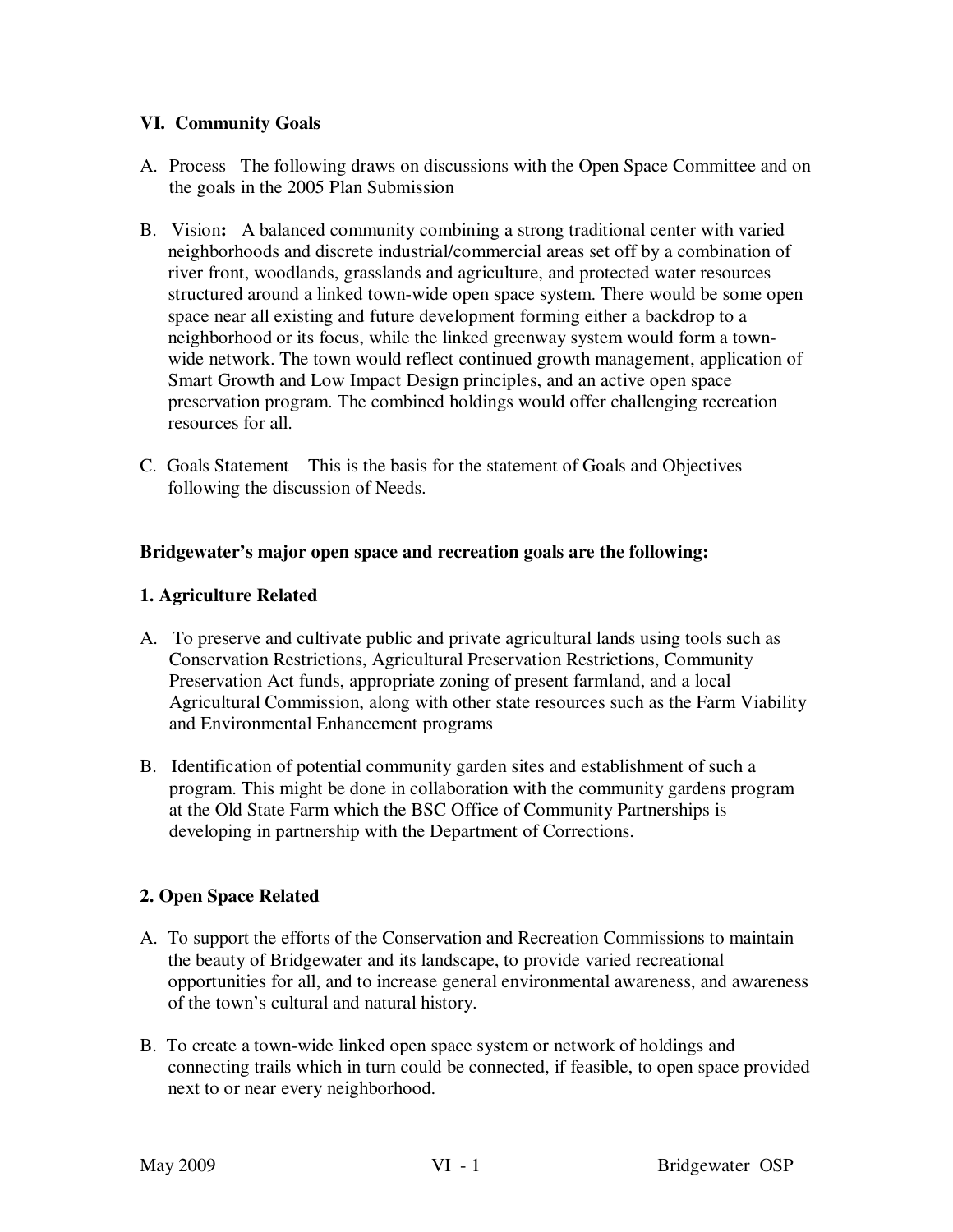- C. To enhance and expand the river-oriented Conservation Parkland System drawing heavily on the findings and recommendations of the site-specific management plans.
- D To increase public awareness of existing open space and recreation areas, through varied media; signs, maps and web page features.

# **3. Water Related**

- A. To protect environmentally sensitive areas, including the quality and capacity of the public water supply and preservation of riparian land along streams, lakes and ponds, and to enhance and protect wildlife corridors
- B. To support and adopt Low Impact Design strategies reducing runoff and maximizing ground water recharge, to consider recharge value when prioritizing open space acquisitions, and to implement flood control strategies such as augmenting flood storage areas, and actively managing dams and control structures

# **4. Smart Growth Related**

A. To encourage future town growth and development to follow Smart Growth Principles by incorporating them in the Subdivision Rules and Regulations, Zoning Bylaw, Board of Health Regulations, and related regulatory board guidelines and policies, and through possible use of new tools such as Transferable Development Rights**.** 

# **5. Habitat Related**

- A. To protect varied upland and aquatic wildlife, particularly increasing the fisheries productivity of water bodies, protecting vernal pools.
- B. To enhance/ protect wildlife corridors through the creation of a town-wide linked open space system

#### **6. Recreation Related**

- A. To provide varied opportunities for organized and casual, sports-oriented and natureoriented, upland and water-based outdoor recreation
- B. To expand opportunities for passive and active recreation via facility improvements, greenway connections, and a town-wide/regionally-linked recreational /functional bicycle and pedestrian trail system building on previous proposals